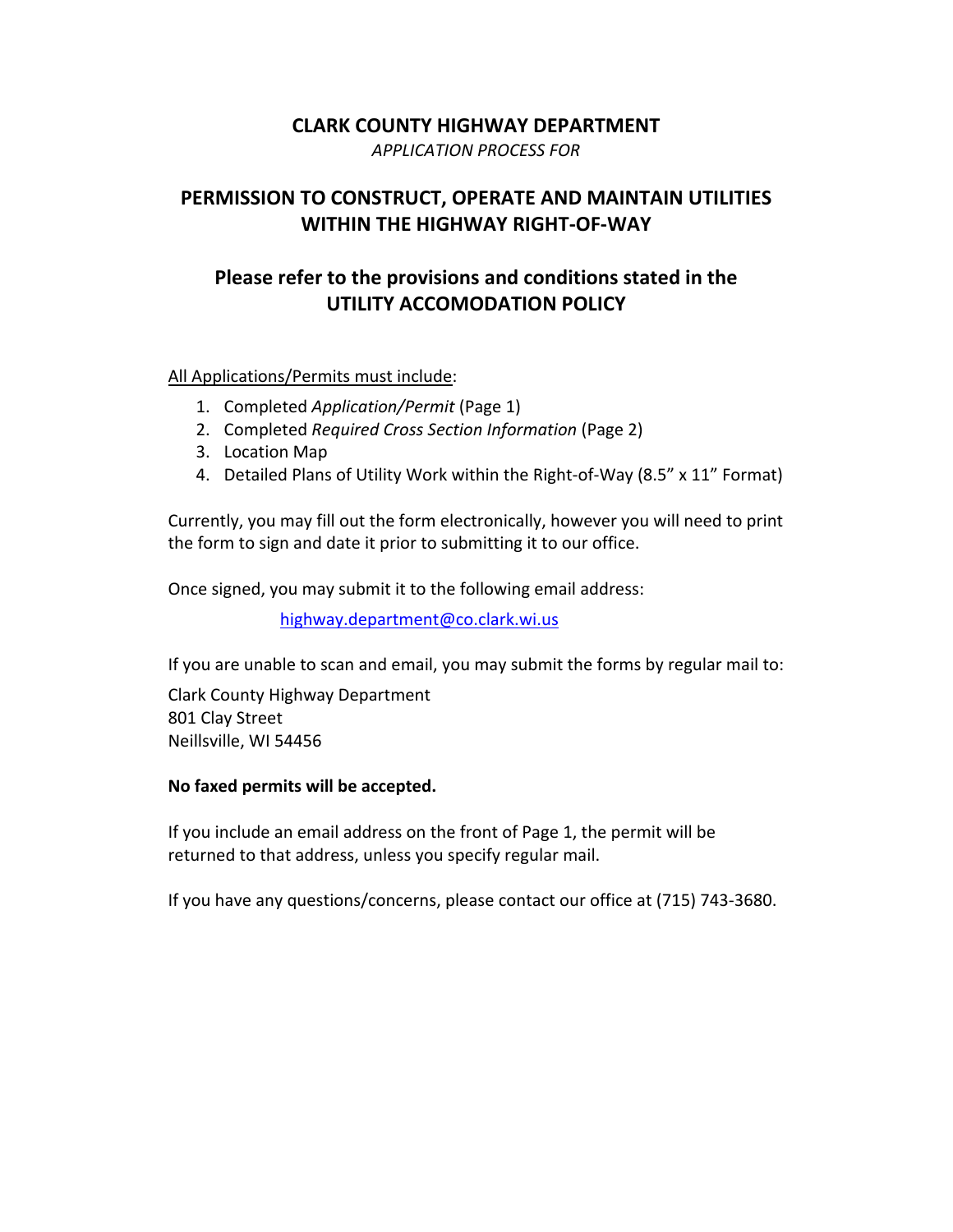| <b>CLARK COUNTY HIGHWAY DEPARTMENT</b>                                                                                                                                                                                                                                                                                                                                                     | <b>LOCATION INFORMATION</b>                                                           |  |
|--------------------------------------------------------------------------------------------------------------------------------------------------------------------------------------------------------------------------------------------------------------------------------------------------------------------------------------------------------------------------------------------|---------------------------------------------------------------------------------------|--|
| APPLICATION/PERMIT TO CONSTRUCT, OPERATE                                                                                                                                                                                                                                                                                                                                                   | Highway(s):                                                                           |  |
| AND MAINTAIN UTILITIES WITHIN HIGHWAY RIGHT-OF-WAY                                                                                                                                                                                                                                                                                                                                         |                                                                                       |  |
|                                                                                                                                                                                                                                                                                                                                                                                            | Town/Village/City of:                                                                 |  |
| Applicant/Company:                                                                                                                                                                                                                                                                                                                                                                         |                                                                                       |  |
| Address:                                                                                                                                                                                                                                                                                                                                                                                   | N R<br>$1/4$ of the<br>$1/4$ Sec<br>$\mathbf{T}$<br>Е                                 |  |
| Office Phone:                                                                                                                                                                                                                                                                                                                                                                              | ADDITIONAL INFORMATION                                                                |  |
| Plans Prepared By:                                                                                                                                                                                                                                                                                                                                                                         | $\mathbf{O}_{\text{Yes}}$<br>$\bigcup$ No<br><b>Annual Service Connection Permit?</b> |  |
| Preparer's Phone:                                                                                                                                                                                                                                                                                                                                                                          | Utility Work Order #                                                                  |  |
| Preparer's Email:<br>(Note: Providing email allows faster processing in the event of missing data.)                                                                                                                                                                                                                                                                                        | $\bigodot$ No<br>Fee Required?<br>Yes<br>Amount \$                                    |  |
| DESCRIPTION OF PROPOSED WORK (Check and fill out all that apply)<br><b>UTILITY TYPE:</b> Electric $\bigcap$ Gas/Petroleum $\bigcap$ Communications $\bigcap$ Water $\bigcap$ Sanitary/Sewer $\bigcap$ Private Line<br>Transmission □ Distribution □ Service                                                                                                                                | Facility Size/Capacity:<br>(diameter, #fibers, psi, Kv, etc.)                         |  |
| ORIENTATION: Overhead Underground Parallel to hwy centerline Hwy crossing Bridge attachment Tunnel<br>WORK TYPE: New Construction Improve/repair existing Maintenance Removal Abandon in place<br>CONSTRUCTION METHOD(S): Plow ITrench Bore Suspend on poles/towers Open cut hwy ICased<br>□ Tree cutting/removal □ Chemical treatment of trees/brush                                      | <i>Erosion Control Designation:</i> Major Minor                                       |  |
| Provide addtitional narrative if needed:                                                                                                                                                                                                                                                                                                                                                   |                                                                                       |  |
|                                                                                                                                                                                                                                                                                                                                                                                            |                                                                                       |  |
| NAME AND PHONE NUMBER OF UTILITY REPRESENTATIVE<br>RESPONSIBLE FOR CONSTRUCTION:                                                                                                                                                                                                                                                                                                           | PHONE:                                                                                |  |
| <b>Estimated Starting Date:</b>                                                                                                                                                                                                                                                                                                                                                            | ***Note: Site restoration must be within14 days of completion date.***                |  |
| The applicant understands and agrees that the permitted work shall comply with all permit provisions and conditions of the Utility<br>Accommodation Policy of the above-named county in effect at the time of this application, and with any special provisions listed<br>below or attached hereto, and any and all plans, details, or notes attached hereto and made a part thereof.      |                                                                                       |  |
| By:<br>(Signature of Applicant/Company Authorized Representative)                                                                                                                                                                                                                                                                                                                          | (Title)<br>(Date)                                                                     |  |
| (Typed/Printed Name of Person Signing Above)                                                                                                                                                                                                                                                                                                                                               | (Authorized Applicant/Company Representative Telephone Number)                        |  |
| DO NOT WRITE BELOW THIS LINE - PLEASE CONTINUE TO PAGE 2 (Typical Information Required for Highway Utility Permit Appl)<br>PERMIT APPROVAL BY PERMITTING AUTHORITY                                                                                                                                                                                                                         |                                                                                       |  |
| The foregoing application is hereby approved and permit issued by the Permitting Authority subject to full compliance by the<br>Applicant with all provisions and conditions stated in the Utility Accomodation Policy of the above-named county including the<br>Indemnification as included in 96.03 of the WCHA Utility Accommodation Policy in effect on the date of this application. |                                                                                       |  |
| Supplemental Provisions Attached: □ Yes □ No                                                                                                                                                                                                                                                                                                                                               | FEE RECEIVED:                                                                         |  |
| By:                                                                                                                                                                                                                                                                                                                                                                                        | <b>CHECK NUMBER:</b>                                                                  |  |
| (Authorized Representative for County)                                                                                                                                                                                                                                                                                                                                                     | DATE ISSUED:                                                                          |  |
| (Title)<br>(Date)                                                                                                                                                                                                                                                                                                                                                                          | HWY PROJECT #:                                                                        |  |
| Date Revised: 05/22/2014                                                                                                                                                                                                                                                                                                                                                                   | PERMIT NUMBER:                                                                        |  |